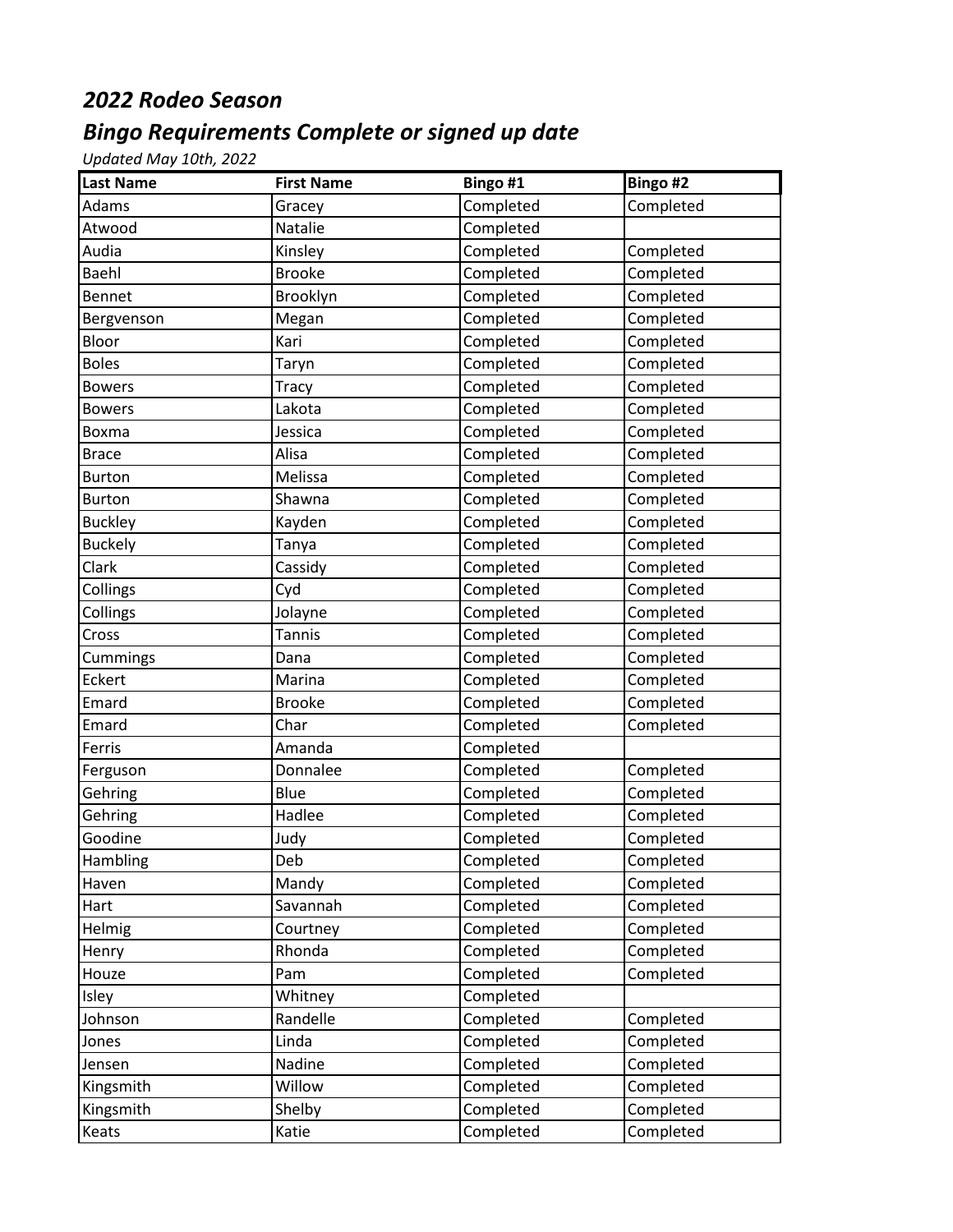| Keats           | Pricilla        | Completed | Completed |
|-----------------|-----------------|-----------|-----------|
| Kemble          | Amanda          | Completed | Completed |
| Knight          | <b>Brenda</b>   | Completed | Completed |
| Knudsen         | Debbie          | Completed | Completed |
| Knudsen         | Rae Ann         | Completed | Completed |
| Kugler          | <b>Bristie</b>  | Completed | Completed |
| Lang            | Rose            | Completed | Completed |
| Leavitt         | Paige           | Completed | Completed |
| Leipert         | Hannah          | Completed | Completed |
| Lemiux          | Lauren          | Completed | Completed |
| Lichtenberger   | Reese           | Completed | Completed |
| Lichtenberger   | Rylee           | Completed | Completed |
| Lloyd           | Matea           | Completed | Completed |
| Lloyd           | Karen           | Completed | Completed |
| Lockhat         | Janel           | Completed | Completed |
| <b>Matthews</b> | Tracey          | Completed | Completed |
| Mclean          | Kathie          | Completed | Completed |
| Monkman         | Peggy           | Completed | Completed |
| O'Neil          | Shannon         | Completed | Completed |
| Perozak         | Rose            | Completed | Completed |
| Pearce          | Jamie           | Completed | Completed |
| Peatman         | Amber           | Completed | Completed |
| Peatman         | Kinzie          | Completed | Completed |
| Perrott         | Alana           | Completed | Completed |
| Powell          | Andi            | Completed | Completed |
| Praught         | Katy            | Completed | Completed |
| Prive           | Hunter          | Completed | Completed |
| Saunders        | Lawrie          | Completed | Completed |
| Savage          | Jodi            | Completed | Completed |
| Schuk           | <b>Brittany</b> | Completed | Completed |
| Schuk           | Jennifer        | Completed | Completed |
| Schuk           | Katie           | Completed | Completed |
| Schwerdt        | Kelly           | Completed | Completed |
| Schwerdt        | Kayle           | Completed | Completed |
| Sears           | <b>Bailey</b>   | Completed | Completed |
| Seitz           | Kashley         | Completed | Completed |
| Seitz           | Trish           | Completed | Completed |
| Smith           | Chloe           | Completed | Completed |
| Spencer         | <b>Bree</b>     | Completed | Completed |
| Statham         | Kenda           | Completed | Completed |
| Rottier         | Sara            | Completed | Completed |
| Thiessen        | <b>Tiara</b>    | Completed | Completed |
| Thom            | Huxley          | Completed | Completed |
| Turcato         | Glynnis         | Completed | Completed |
| Vanloon         | Shelly          | Completed | Completed |
| Vanloon         | Jaycee          | Completed | Completed |
| Vipond          | Ingrid          | Completed | Completed |